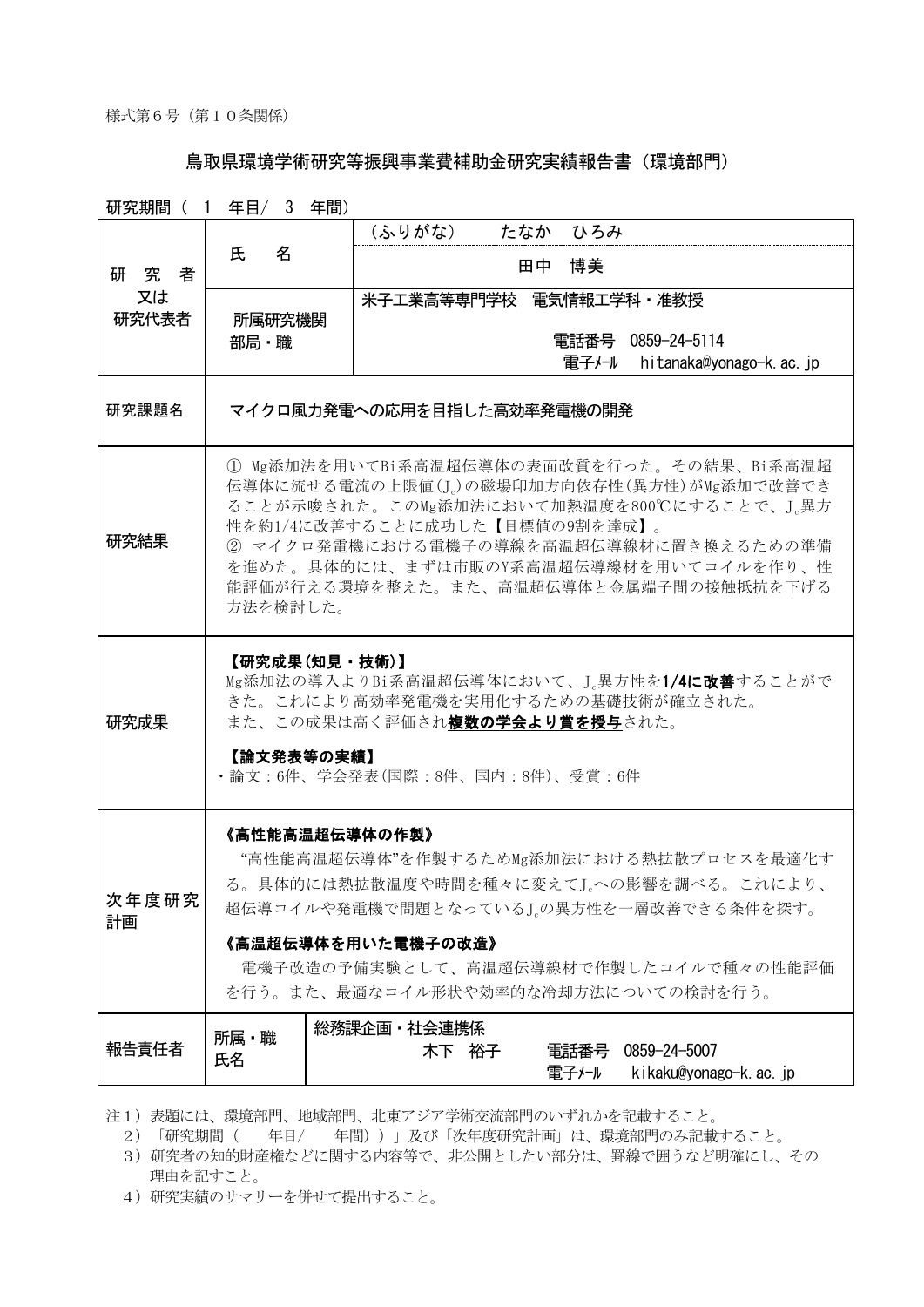## 研究実績のサマリー(平成 27 年度)

米子工業高等専門学校 電気情報工学科・准教授 田中 博美

## 【原著論文】(査読有)

1. H. Tanaka, Y. Araki, H. Yoshikawa, and S. Kishida; "Anisotropy improvement of critical current density in Bi-based superconductor by Mg impurity Doping": IEEE Trans. Appl. Supercond., Vol.25, pp. 6400604(1-4) (2015).

2. M. Seki, H. Tanaka, N. Kataoka, and S. Kishida; "XPS analysis of BaTiO<sub>3</sub> single crystal cleaned by Ar gas cluster ion beam" : Journal of Surface Analysis, vol.22, no.2, pp.104-110 (2015).

3. Y. Irie, H. Tanaka, K. Kinoshita, and S. Kishida; "Studies on interface of Cu/Al and  $A\frac{1}{\text{SiO}_2}{\text{Si}^3}$ : Procedia Enginerering, Vol.75, pp. 192-196 (2015).

4. R. Matsumoto, Y. Nishizawa, N. Kataoka, H. Tanaka, H. Yoshikawa, S. Tanuma, K. Yoshihara;

"Reproducibility of XPS Analysis for Film Thickness of  $SiO<sub>2</sub>/Si$  by Active Shirley Method":

Journal of Electron Spectroscopy and Related Phenomena, Vol.207, pp.55-59 (2016).

5. R. Matsumoto, Y. Nishizawa, H. Tanaka, H. Yoshikawa, S. Tanuma, K. Yoshihara;

"Automatic Background Estimation and Quantitative Analysis for XPS Spectrum by Active Shirley Method":

Journal of Surface Analysis, Vol.22, no.3, pp.155-167 (2016).

6. M. Nagao, M. Tanaka, R. Matsumoto, H. Tanaka, S. Watauchi, Y. Takano, and I. Tanaka; "Growth and Structure of  $Ce(O,F)SbS<sub>2</sub>$  Single Crystals": Crystal Growth & Design (accepted).

# 【国際学会発表】

1. H. Tanaka, Y. Araki, H. Yoshikawa, and S. Kishida;

 "Improvement of Electrical Anisotropy in Bi-based Superconductor by Mg Doping" : International Conference on Materials for Advanced Technologies, Symposium 2015,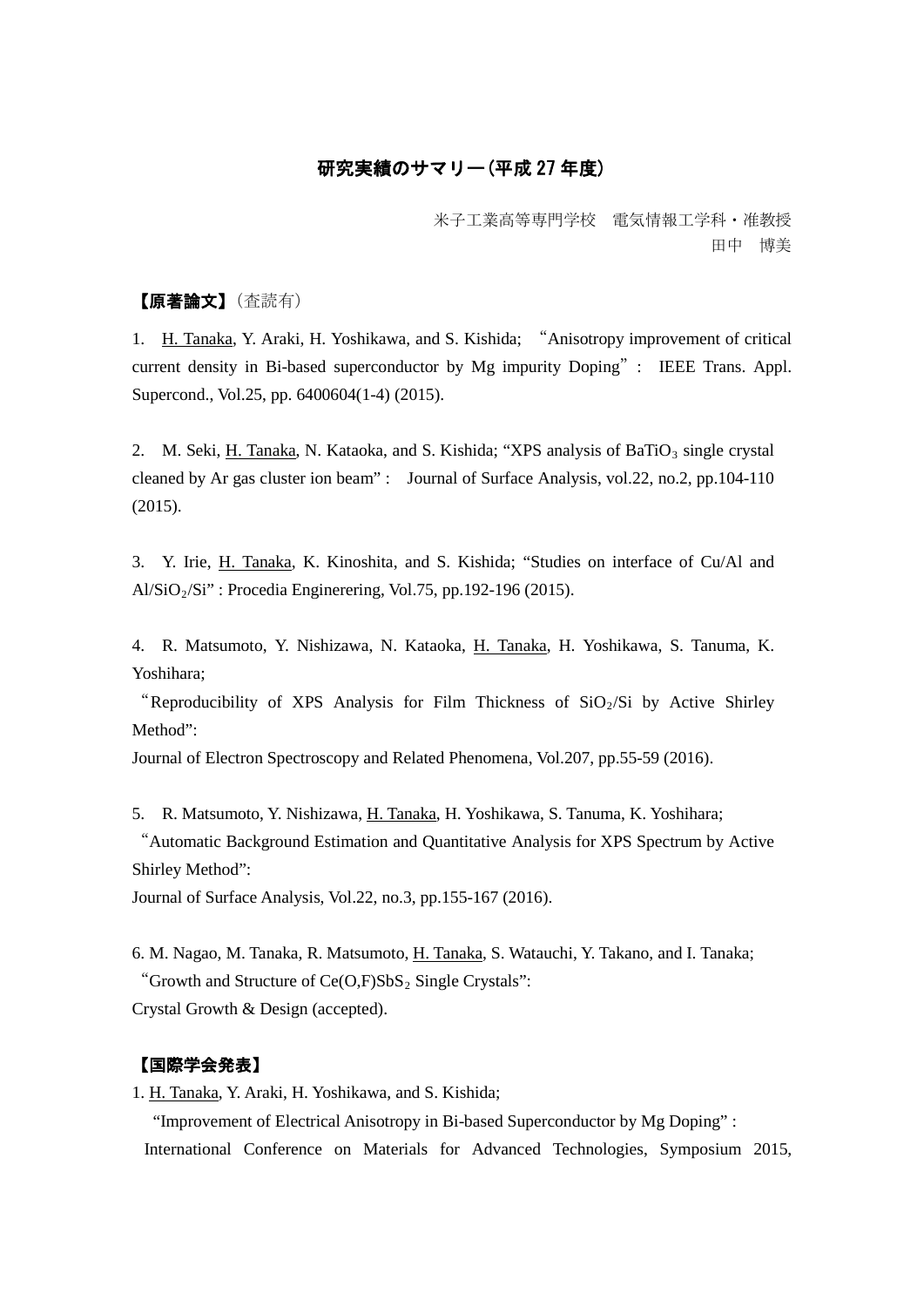Singapore, Jun. 27-Jul.5, 2015.

- 2. Y. Irie, H. Tanaka, K. Kinoshita, and S. Kishida; "Studies on interface of Cu/Al and  $Al/SiO<sub>2</sub>/Si"$ : International Conference on Materials for Advanced Technologies, Symposium 2015, Singapore, Jun. 27-Jul.5, 2015.
- 3. H. Tanaka, R. Matsumoto, Y. Nishizawa, H. Yoshikawa, S. Tanuma, K. Yoshihara; "Automatic Background Estimation for Highly-Reproducible XPS Analysis by using Active Shirley Method" : Atomic Level Characterization 2015, Matsue, Oct.25-30 (2015).
- 4. N. Kataoka, H. Tanaka, Y. Araki, Y. Nishizawa, H. Yoshikawa, and S. Kishida; " XPS Characterization of Mg-Doped Bi-2212 High Temperature Superconducting Whisker" : Atomic Level Characterization 2015, Matsue, Oct.25-30 (2015).
- 5. H. Tanaka, Y. Araki, and S. Kishida;

"Improvement of Electrical Anisotropy in Bi-based Superconductor by Mg Doping" : 25tth Symposium of Materials Research Society of Japan (International Session), Yokohama City Port Opening Memorial Hall, Dec. 8-10, 2015.

- 6. H. Tanaka, N. Kataoka, Y. Araki, H. Yoshikawa, and S. Kishida; "Mg Doping into Bi-2212 High Temperature Superconducting Whisker and its Characterization" : 25tth Symposium of Materials Research Society of Japan, Yokohama City Port Opening Memorial Hall, Dec. 8-10, 2015.
- 7. H. Tanaka, Y. Araki, N. Kataoka, H. Muto, A. Matsuda, and G. Kawamura; "Improvement of Electrical Anisotropy in Bi-2212 High Temperature Superconductor" : The 3rd International Conference of Global Network for Innovative Technology, Penang, Malaysia, Jan. 27-29, 2016.
- 8. K. Tanaka, S. Yamamoto, A. Nakagawa, H. Tanaka, H. Muto, A. Matsuda, and G. Kawamura; "Enhancement of Critical Current Density in Bi-based Superconductor by Inducing Nano-sized Structural Defects" : The 3rd International Conference of Global Network for Innovative Technology, Penang, Malaysia, Jan. 27-29, 2016.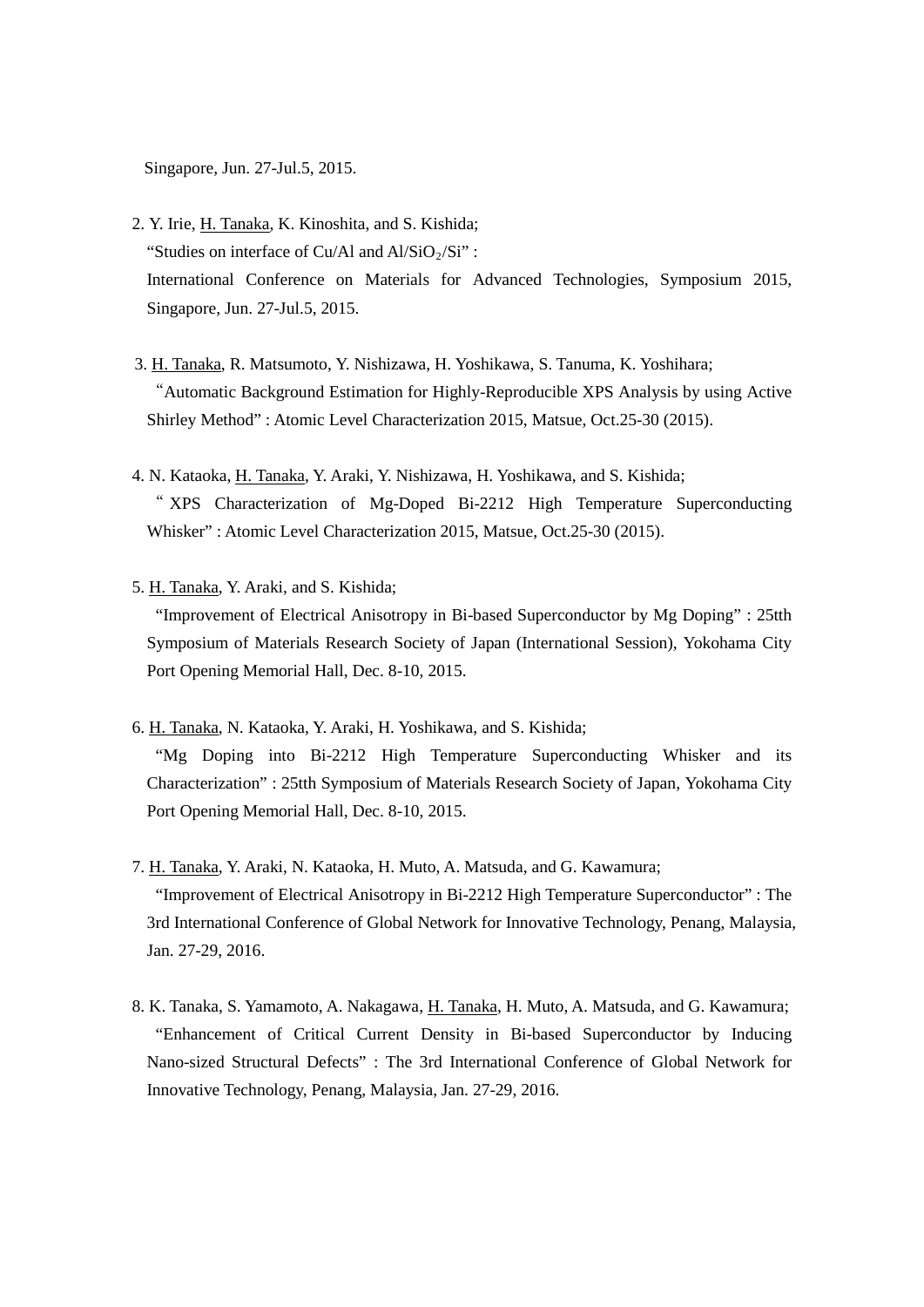#### 【国内学会発表】

- 1. 片岡 範行, 田中 博美 ; "超電導コイルへの応用を指向した Bi 系高温超電導体の特性改善": 平成 27 年度 電気・情報関連学会中国支部第 66 回連合大会.
- 2. 田中 聖也, 田中 博美 ; "表面改質法(水浸処理法)によるジョセフソントンネルデバイスの作製": 平成 27 年度 電気・情報関連学会中国支部第 66 回連合大会.
- 3. 蘭林 豊, 吉川 英樹, 高野 みどり, 渡部 大介, 田中 博美, 陰地 宏, 勝見 百合, 木村 昌弘, 吉原 一紘; "XPS スペクトルデータベース WG 進捗報告" 2015 年度 実用表面分析講演会(Practical Surface Analysis 2015: PSA-15).
- 4. 田中 聖也, 田中 博美 ; "表面改質効果による高機能高温超伝導体の実現": 日本高専学会第 21 回年会(2015 年).
- 5. 西澤 侑吾, 田中 博美, 松本 凌, 吉川 英樹, 田沼 繁夫, 吉原 一紘; "X 線光電子分光スペクトルの解析を支援するソフトウェアの開発": 日本高専学会第 21 回年会(2015 年).
- 6. 片岡 範行, 田中 博美 ; "X 線光電子分光法を用いた機能性酸化物材料の評価": 日本高専学会第 21 回年会(2015 年).
- 7. 田中 博美 , 西澤 侑吾, 松本 凌, 吉川 英樹, 田沼 繁夫, 吉原 一紘; "改良型動的 Shirley 法による XPS スペクトル解析の安定化": 第 63 回応用物理学関係連合講演会 21a-P3-9.
- 8. 鈴木 皓司, 田中 将嗣, 松本 凌, 田中 博美, 山口 尚秀, 竹屋 浩幸, 高野 義彦;

"EuFBiS<sub>2</sub>の超伝導特性の圧力変化": 第 71 回日本物理学会年次大会(2016 年).